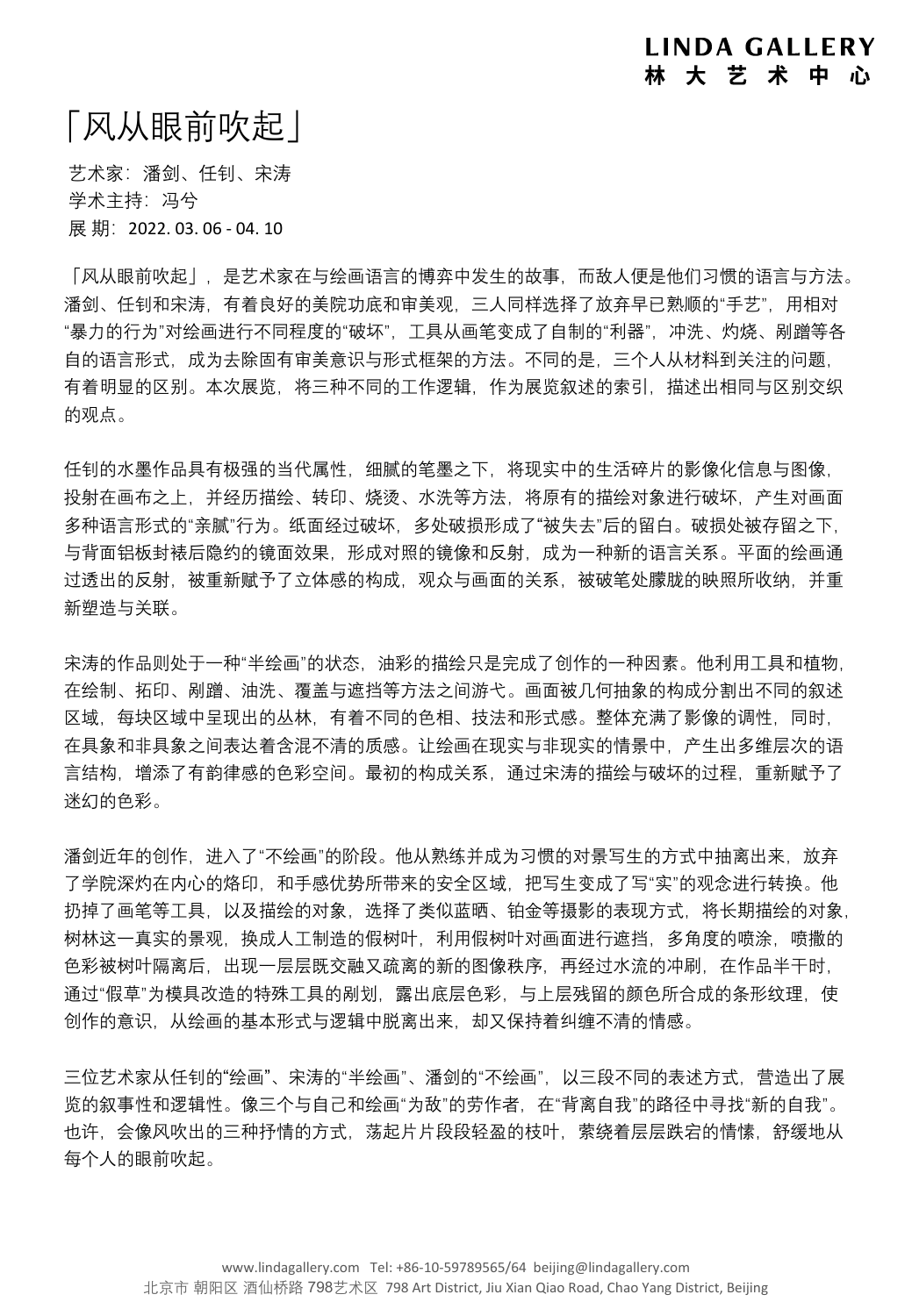## **LINDA GALLERY 林 大 艺 术 中**

## 「Touch of Wind」

Artist: Pan Jian, Ren Zhao, Song Tao Academic Adviser: Feng Xi Duration:2022. 03. 06 - 04. 10

「Touch of Wind」 tells a story of artists competing with the language of painting, and their enemies are the language and methods they are accustomed to. Pan Jian, Ren Zhao and Song Tao, with high academic experience and aesthetic sense, abandoned their long-acquainted "craft" and use relatively "violent acts" to "destroy" their paintings to varying degrees. The tools changed from brushes to homemade "sharp tools". Rinsing, burning, cutting, and other forms of their own creating language became the methods to remove the inherent aesthetic consciousness and formal framework. However, the three artists are distinctly different from each other in terms of materials and concerns. In this exhibition, all three different working logics are used as an index of narration, describing their intertwined perspectives of similarities and differences.

**Ren Zhao**'s Chinese ink paintings have strong contemporary attributes with delicate texture brushwork and ink expression. The visualized information and images of real life fragments are projected onto the canvas, and the original depicted objects are destroyed through methods such as depicting, transferring, burning, and washing, resulting in a "intimacy" on the multi-lingual form of the picture. The surface has been destroyed in many places, creating a void of "lost". The broken areas are left underneath, forming a contrasted mirror-image and reflection with the faint mirror effect of the back aluminum panel sealing, constructing a new language relationship. The flat painting is reconstituted as a three-dimensional composition through the reflections of translucency, with the relationship between the viewer and the picture being collected, reshaped and related by the hazy reflections of the broken space.

**Song Tao**'s works are in a state of "semi-painting", in which the oil depiction is only a single element of the finished creation. Using tools and plants, he wanders between methods of drawing, topography, cutting, oil washing, covering and masking. The images are divided into different narrative areas by geometric abstract compositions, and the jungle presented in each area has a different color hue, technique and sense of form. The whole composition is filled with the tonality of images, while expressing ambiguous textures between the figurative and the non-figurative, allowing the painting to produce a multidimensional linguistic structure in the real and non-real scenarios, and adding a rhythmic color space. The initial compositional relationship is re-infused with psychedelic colors through Song Tao's process of depiction and destruction.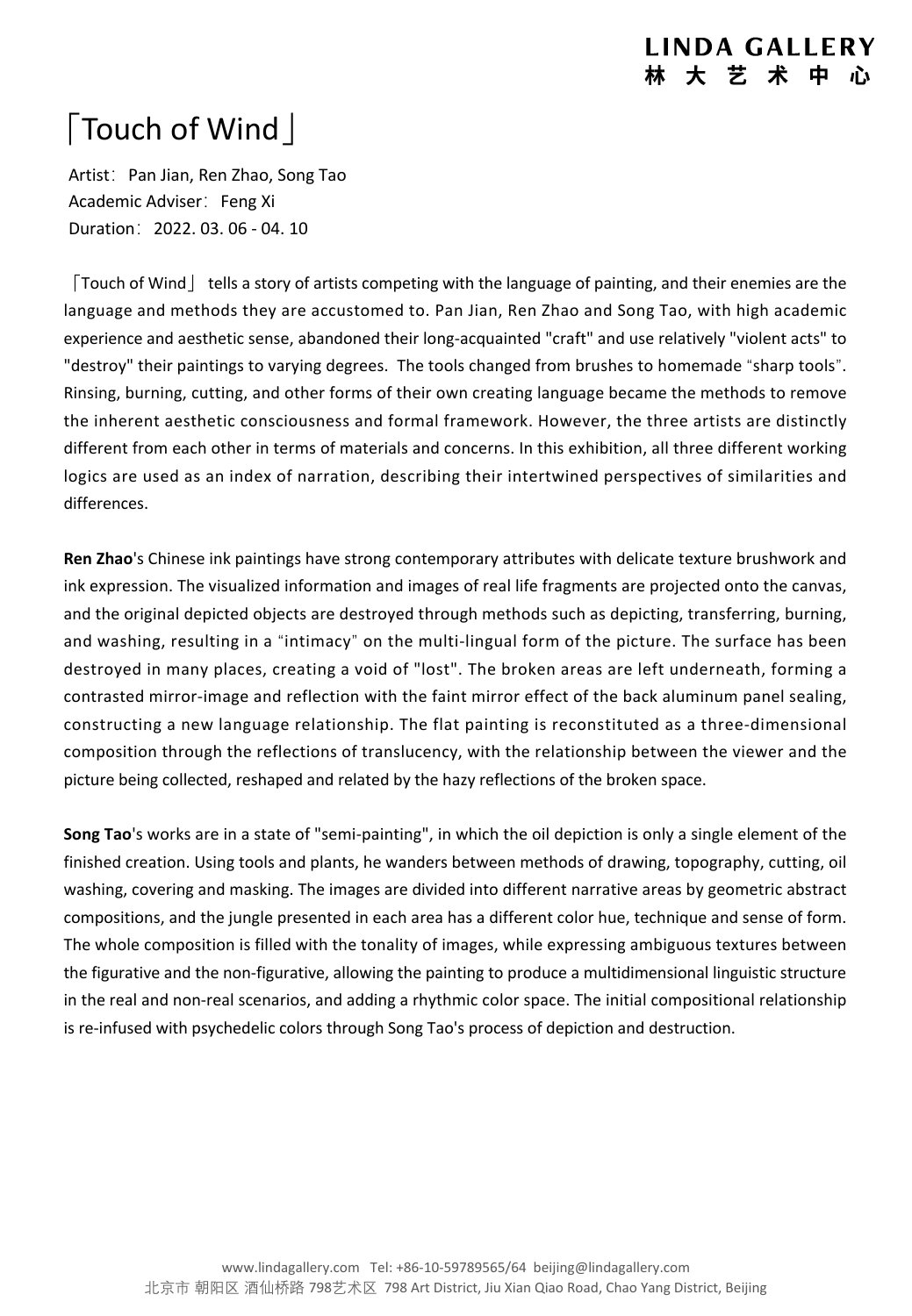## **LINDA GALLERY 林 大 艺 术 中**

In recent years, **Pan Jian**'s creation has entered a stage of"non-painting". He has withdrawn from his skillful and habitual way of landscape sketching, and transformed sketching into the concept of depicting "reality" by abandoning the inherit sense of traditional academic skills and the instinct safe zone.He discarded the brushes and the depicted objects to choose a photographic expression like cyanotype and platinum, replacing the real landscape and the woods which he has been depicting for a long time, with artificially created fake leaves to block the picture, and spraying them from multiple angles. When the artwork is half dried, a special tool, "fake grass", is used to cut through the leaves, revealing both the underlying and the residual color on the upper layer of striped texture, allowing the creative consciousness to detach itself from the basic form and logic of painting yet maintaining the entangled emotions.

From Ren Zhao's "painting", Song Tao's "semi-painting" and Pan Jian's" non-painting", the three artists create the narrative and logic with three different expression in this exhibition . Like three laborers "competing" with themselves and painting, they are searching for a "new-ego" in the path of "deviating from past-ego. Perhaps, like the wind blowing in three lyrical ways, it will swirl up the fragments of light branches and leaves, lingering with layers of tumbling sentiments, blowing up soothingly inside everyone.